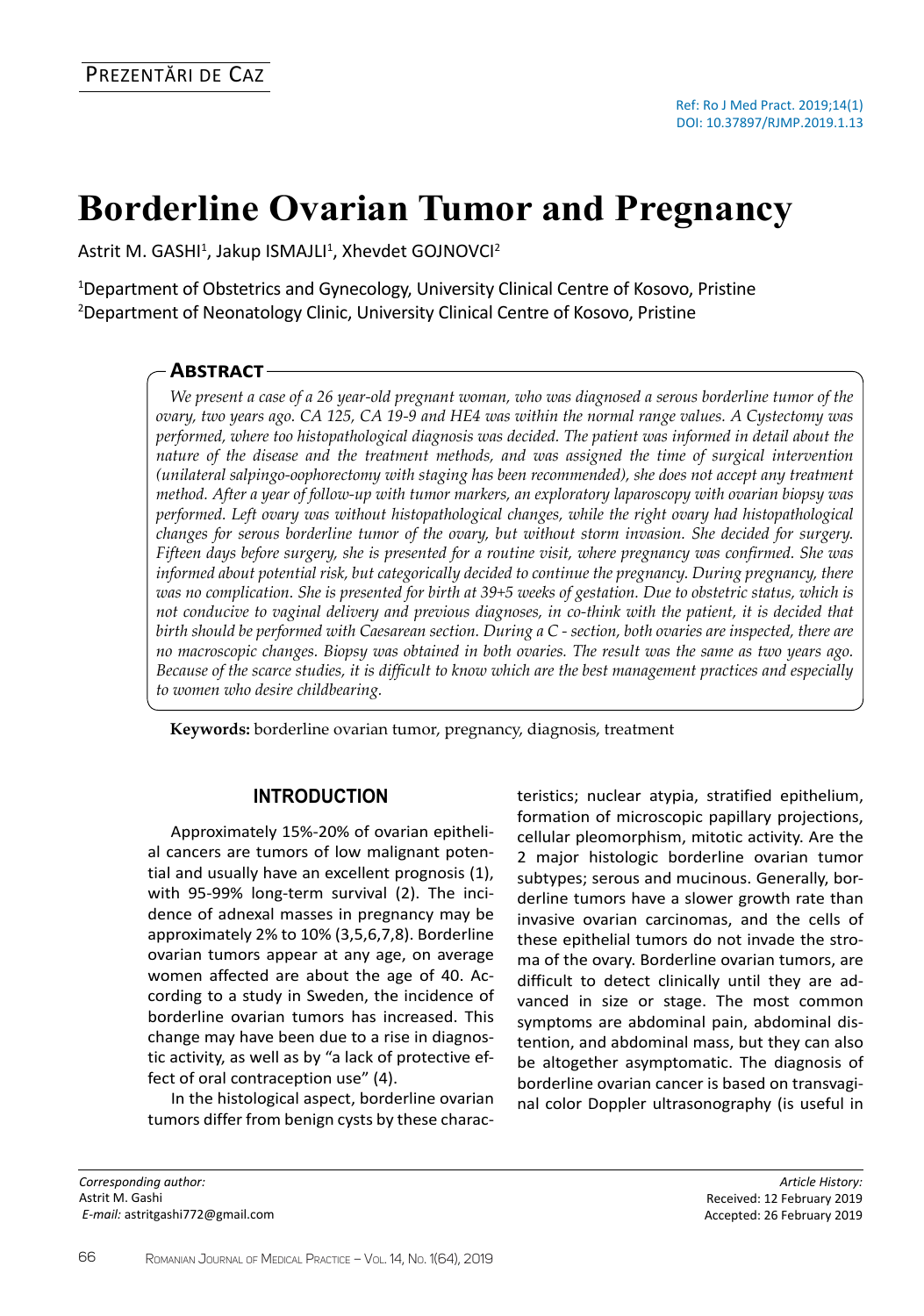identifying the mass, detection of intratumoral blood flow and the resistance and pulsatility indexes), laboratory studies (Ca-125), computed tomography (CT) scans or MRI and on surgical staging.

Surgery is the primary treatment for women with borderline ovarian tumors. One of the initial considerations in planning surgery for borderline ovarian tumors is fertility-sparing surgery for patients who have not completed childbearing or who are young, her desire for future childbearing, and the degree of involvement of the ovaries (unilateral). Options for fertility-sparing surgery include ovarian cystectomy and unilateral anexectomy, with the surgical approach – minimally invasive or open technique.

## **CASE PRESENTATION**

A 26-year-old woman, pregnant, presented for birth in the obstetric clinic at 39+5 weeks of gestation. Her obstetric and gynecologic history included; 4 years of infertility, a cystectomy two years ago and an exploratory laparoscopy with ovarian biopsy 1 year ago.

After an anamnesis focused on previous operations, it was understood that the patient two years ago had had a surgical intervention, where is removed a cyst in the right ovary, with dimensions 9x6x2.5 cm (Fig. 1).



*Figure 1. Ultrasound showing a complex mass, with a solid component and irregular.*

In cutting, in the cyst lumen projected complex papillary structures covered with atypical epithelial cells. Histopathologic diagnosis was a serous borderline tumor of the ovary (ICD-O: 8462/1; C56.9)

The patient was followed with tumor markers as; Ca-125, Ca-19-9 and HE4, one year after the surgical treatment. Everything was normal.

After a year of follow-up with tumor markers, an exploratory laparoscopy with ovarian biopsy was performed. Left ovary was without histopathological changes, while the right ovary had histopathological changes for serous borderline tumor of the ovary, but without stromal invasion. The patient was informed in detail about the nature of the disease and the treatment methods, and was assigned the time of surgical intervention after two months.

Fifteen days before surgery, she is presented for a routine visit, where pregnancy was confirmed. She was informed about potential risk, but categorically decided to continue the pregnancy. During pregnancy, occasionally the size of the ovaries is ultrasound monitored. During pregnancy, there was no complication.

She is presented for birth at 39+5 weeks of gestation. Due to obstetric status, which is not conducive to vaginal delivery and previous diagnoses, in co-think with the patient, it is decided that birth should be performed with Caesarean section.

The patient gave birth to the infant of the female gender, with body weight 3600 grams and length 53 cm, as well as APGAR score 8.

Both ovaries are inspected, there are no macroscopic changes. Biopsy was obtained in both ovaries. The result was the same as two years ago. Left ovary was without histopathological changes, while the right ovary had histopathological changes for serous borderline tumor of the ovary, but without stromal invasion. Patient has been suggested to be removed also the right ovary along with the Caesarean section, but she does not accept for unfamiliar reasons.

## **DISCUSSION**

Ovarian tumors of low malignant potential comprise 15-20% of all ovarian malignancies and usually have an excellent prognosis, with 95-99% long-term survival (1,2). Approximately one-third of borderline ovarian tumors are diagnosed in women at reproductive age (younger than 40 years old).

Borderline ovarian tumors, are difficult to detect clinically until they are advanced in size or stage. The most common symptoms are abdominal pain, abdominal distention, and abdominal mass, but they can also be altogether asymptomatic.

A general medical anamnesis, presenting symptoms, physical examination, imaging, labo